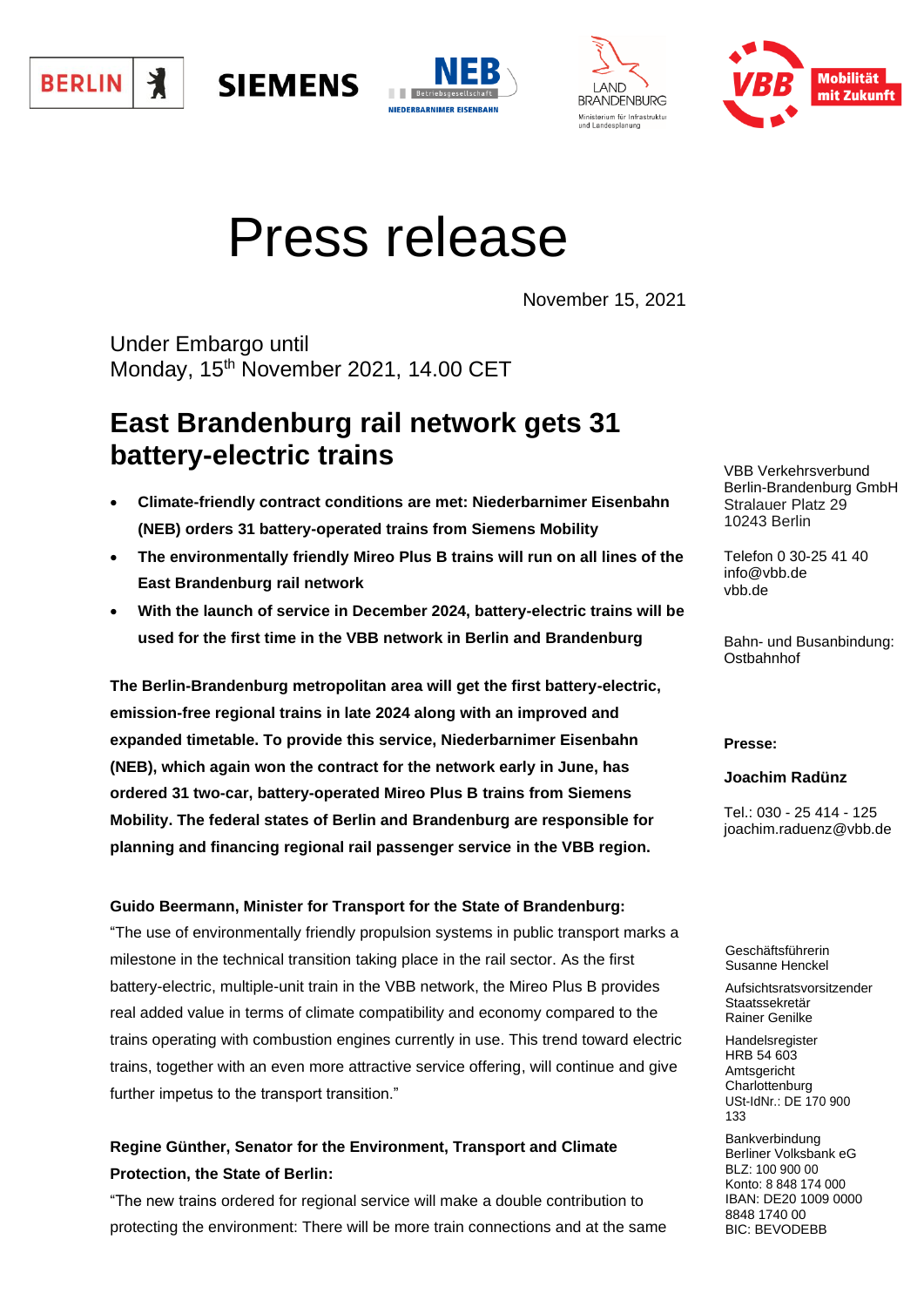#### 丬 **SIEMENS BERLIN**







time fewer emissions. Providing more space, better equipment and features, and a higher service frequency, the regional trains will become more and more attractive for daily commuting and a real alternative to private cars."

## **Susanne Henckel, Managing Director of the Berlin-Brandenburg Public Transport Authority (VBB):**

"We have set new standards with the East Brandenburg network and its focus on alternative drives. The new trains along with the increased service frequency will significantly improve the offering for passengers. There is, in fact, no alternative: Environmentally friendly rail must be further supported and expanded. What pleases me the most is that electric trains with battery storage systems will operate on many lines in the future. The transport transition and climate protection are in full harmony: It's a good day for public transport in Berlin and Brandenburg."

## **Detlef Bröcker, Managing Director, Niederbarnimer Eisenbahn (NEB):**

"With the Mireo Plus B from Siemens, we have a high-performance, highly efficient and innovative train in terms of performance, range and equipment, and one that's especially suitable for the partially electrified regional lines of the East Brandenburg network. With our push toward innovation and providing equipment that is geared to the needs of our passengers, we're strengthening climate-friendly regional rail transport and combining climate protection goals with the requirements of the transport transition."

## **Dr. Elmar Zeiler, Head of Mass Transit and Regional Trains at Siemens Mobility:**

"Sustainability is a very high priority for Siemens Mobility, which is why we are so pleased with the second order for our battery-powered Mireo Plus B. Our Mireo is really poplar with customers as well as passengers. We've already sold over 240 trains in this successful series. This state-of-the-art train delivers passenger comfort and convenience, reliability, and availability along with climate protection. By using batteries, the trains can operate on non-electrified railway lines, replacing dieselpowered trains and making a significant contribution to reducing CO2 emissions."

## **Emission-free, energy-efficient, and recyclable trains for East Brandenburg**

In their Europe-wide tender for the East Brandenburg rail network, the states of Berlin and Brandenburg clearly focused on alternative drives and reducing environmental pollution. At present, diesel-powered trains operate on the network's routes. By switching to the Mireo Plus B battery-powered trains, annual

Geschäftsführerin Geschäftsführerin Susanne Henckel Susanne Henckel

Aufsichtsratsvorsitzender Aufsichtsratsvorsitzender Staatssekretär Staatssekretär Rainer Genilke

Handelsregister HRB 54 603 HRB 54 603 Amtsgericht Amtsgericht Charlottenburg Charlottenburg USt-IdNr.: DE 170 900 Bankverbindung Berliner Handelsregister 133

**Bankverbindung** Berliner Volksbank eG BLZ: 100 900 00 IBAN: DE20 1009 0000 Konto: 8 848 174 000 8848 1740 00 IBAN: DE20 1009 0000 1DAN: DE20 1003 BIC: BEVODEBB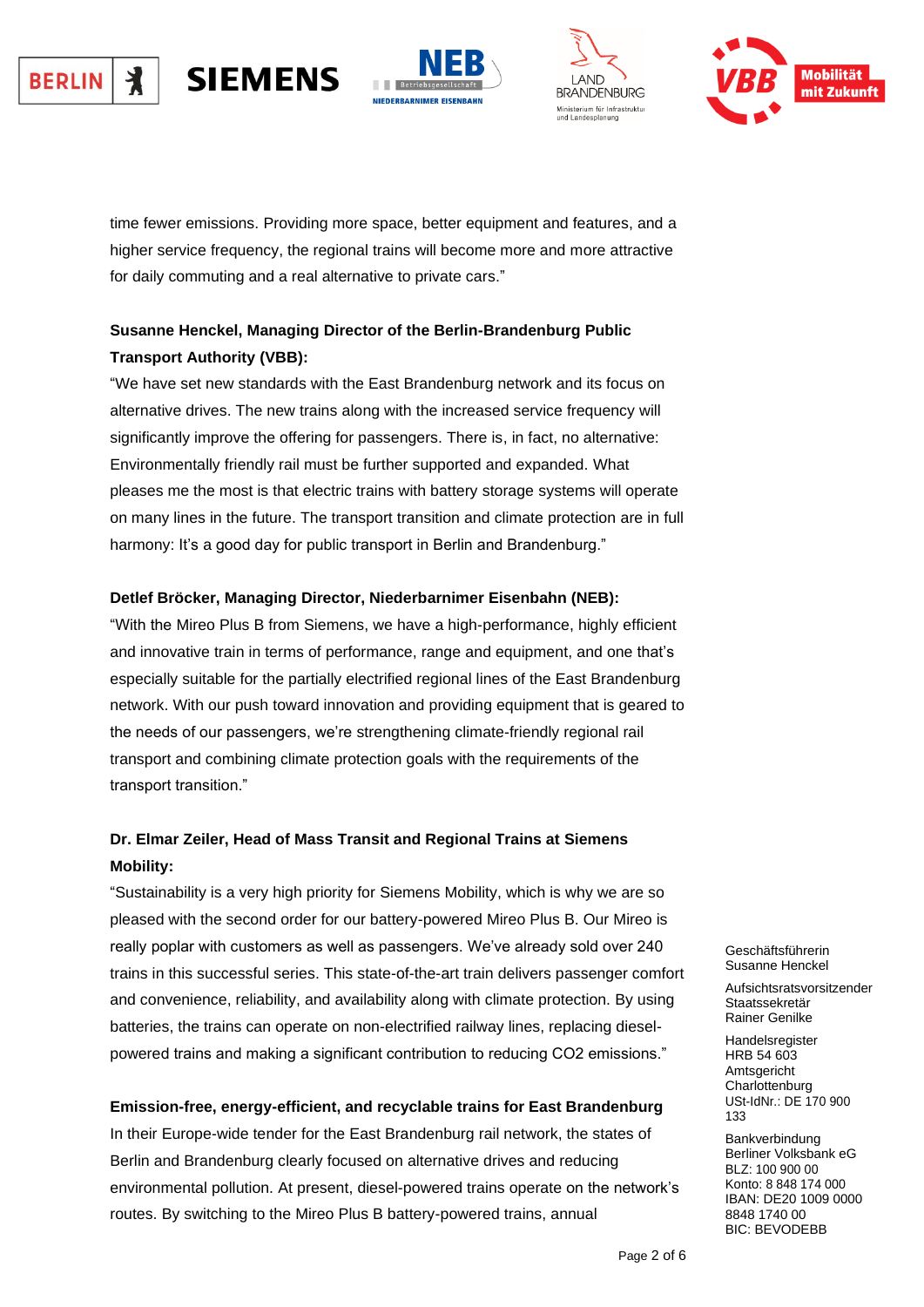







consumption of diesel fuel will be reduced by around 4.4 million liters in the East Brandenburg network. The new trains will also completely eliminate local CO2 emissions and, depending on the electricity mix, also cut supra-regional emissions by roughly 11,500 tons per year. At the same time, they will significantly reduce fine dust emissions.

The battery-hybrid train draws its energy from the overhead contact line. On nonelectrified sections of the network's routes, lithium-ion batteries – previously charged on the electrified sections – provide the train's power supply. Recovered braking energy is also used for powering the train. The two-car train has a batteryelectric range of more than 90 kilometers.

## **More service and comfort for passengers**

The East Brandenburg network also meets all the regional rail transport quality standards set by the states of Berlin and Brandenburg. The new trains will provide additional passenger-oriented services with regard to both equipment and service standards.

The new train cars are equipped with three doors on each side, enabling passengers in wheelchairs or with buggies to board and exit easier, even on lower platforms. Three doors on each car side as well as new navigation system in the train ensure that passenger interchanges at stations are fast, uncomplicated and, above all, barrier-free.

With the new trains, passengers on the network's lines will have available at least 128 seats and twelve spaces for bicycles, wheelchairs, and buggies. Two or more trainsets can be coupled and operated as so-called double or multiple units to provide additional seating capacity.

With the creation of the new East Brandenburg network, the timetable offering will be increased on some lines, and the states have order more double trainsets than in the past to be operated on heavily used lines. The Mireo Plus B has more seats than required in the original tender.

In the future, passengers will also have free WiFi access, a real-time passenger information system, and a specially designated family area. Around 60 electrical sockets are evenly distributed throughout the two cars, as well as USB charging ports and locations for inductive charging.

Geschäftsführerin Geschäftsführerin Susanne Henckel Susanne Henckel

Aufsichtsratsvorsitzender Aufsichtsratsvorsitzender Staatssekretär Staatssekretär Rainer Genilke

Handelsregister HRB 54 603 HRB 54 603 Amtsgericht Amtsgericht Charlottenburg Charlottenburg USt-IdNr.: DE 170 900 Bankverbindung Berliner Handelsregister 133

**Bankverbindung** Berliner Volksbank eG BLZ: 100 900 00 IBAN: DE20 1009 0000 Konto: 8 848 174 000 8848 1740 00 IBAN: DE20 1009 0000 1DAN: DE20 1003 BIC: BEVODEBB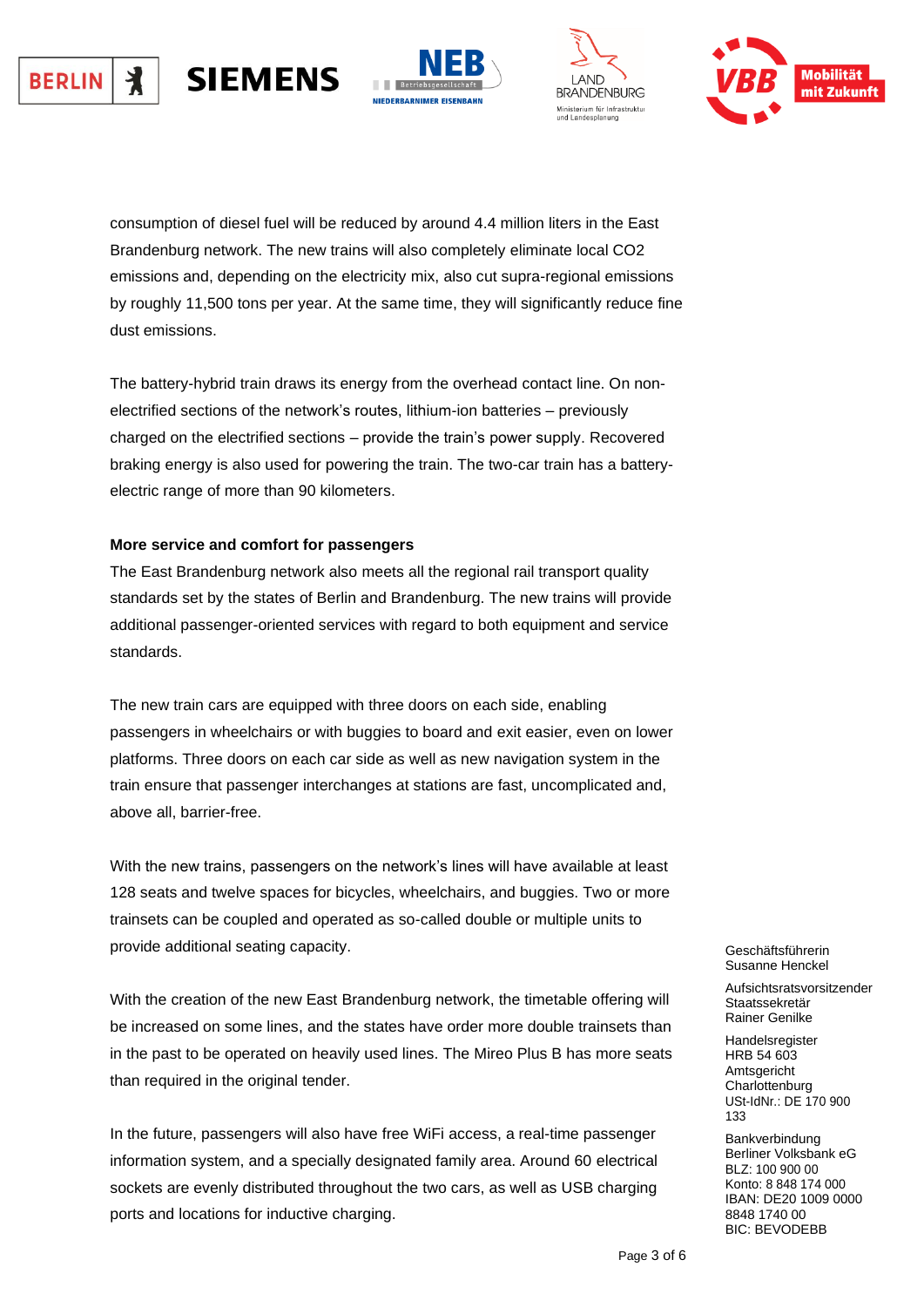







## **Background:**

**SIEMENS** 

Siemens Mobility is setting new standards for environmental integrity with its Mireo Plus B. Right from the design phase, important criteria were set for materials, structural design and weight reduction, among other factors, to ensure an environmentally friendly product. In addition, the number of the train's components, materials and wear parts as well as its product packaging were minimized, and permanent bonds between parts were eliminated in order to ensure maximum recyclability. As a result, large main sections and finishing components such as shell, bogies or glass windowpanes can be almost completely separated from the unusable parts and recycled.

The order will also include a service and spare parts supply contract over twelve years until 2036. Siemens Mobility will ensure the availability of the trains over the entire term of the contract. Part of this service contract is not only to organise the performance of all necessary maintenance activities, but also continuously further develop maintenance activities, adopted to the customer-specific use of the vehicles.

## **The battery-electric trains will operate on the following routes:**

RB12 Berlin Ostkreuz – Oranienburg – Templin Stadt RB25 Berlin Ostkreuz – Werneuchen RB26 Berlin-Lichtenberg – Müncheberg (every second train Mondays to Fridays) RB35 Fürstenwalde (Spree) – Bad Saarow RB36 Frankfurt (Oder) – Beeskow – Königs Wusterhausen RB54 Rheinsberg (Mark) – Löwenberg (Mark) (– Berlin Ostkreuz) RB60 Eberswalde – Wriezen – Frankfurt (Oder) RB61 Schwedt (Oder) – Angermünde RB62 Angermünde – Prenzlau RB63 Eberswalde – Joachimsthal (– Berlin Hbf.)

Geschäftsführerin Geschäftsführerin Susanne Henckel Susanne Henckel

Aufsichtsratsvorsitzender Aufsichtsratsvorsitzender Staatssekretär Staatssekretär Rainer Genilke

Handelsregister HRB 54 603 HRB 54 603 Amtsgericht Amtsgericht Charlottenburg Charlottenburg USt-IdNr.: DE 170 900 Bankverbindung Berliner Handelsregister 133

**Bankverbindung** Berliner Volksbank eG BLZ: 100 900 00 IBAN: DE20 1009 0000 Konto: 8 848 174 000 8848 1740 00 IBAN: DE20 1009 0000 1DAN: DE20 1003 BIC: BEVODEBB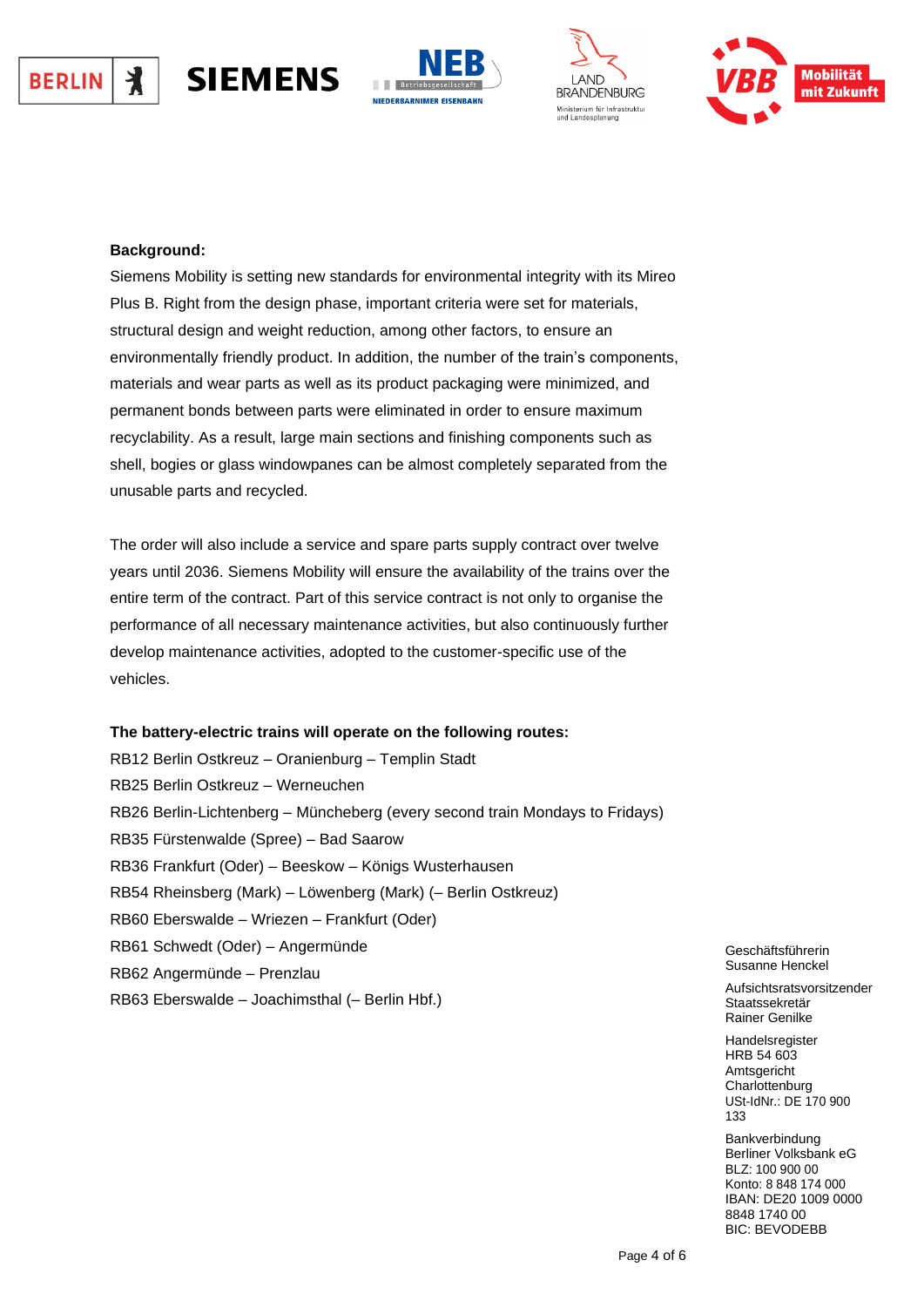











Siemens Mobility Mireo Plus B Netz Ostbrandenburg (© Siemens Mobility )

This press release, press pictures and further material are available at <https://sie.ag/3Hr07yL>

Geschäftsführerin Geschäftsführerin Susanne Henckel Susanne Henckel

Aufsichtsratsvorsitzender Aufsichtsratsvorsitzender Staatssekretär Staatssekretär Rainer Genilke

Handelsregister HRB 54 603 HRB 54 603 Amtsgericht Amtsgericht Charlottenburg  $U$ St-IdINT $\therefore$  DE 170 900  $\frac{1}{3}$ Bankverbindung Berliner Handelsregister **Charlottenburg** USt-IdNr.: DE 170 900 133

**Bankverbindung** Berliner Volksbank eG BLZ: 100 900 00 IBAN: DE20 1009 0000 Konto: 8 848 174 000 8848 1740 00 IBAN: DE20 1009 0000 8848 1740 00 BIC: BEVODEBB